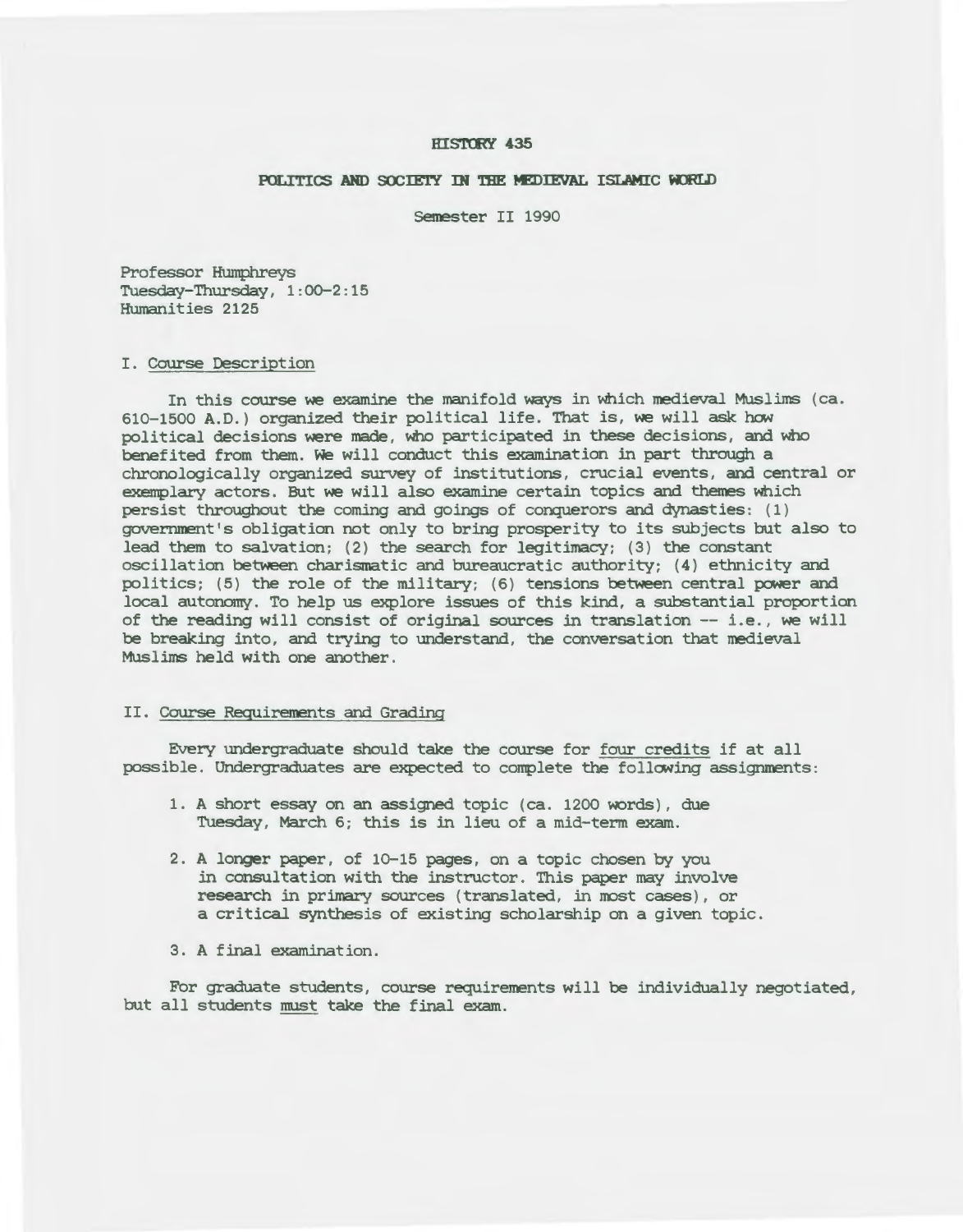## I II . *Assigned* Readings

You are to purchase two books, as follows:

- 1. Hugh Kennedy, The Prophet and the Age of the Caliphates
- 2. N. J. Dawood, transl., The Koran

In addition, two items will be available at Kinko's in due time: (1) a reading packet (Selected Readings, History 435), and (2) a xeroxed version (with permission) of R. P. Mottahedeh, Loyalty and Leadership in an Early islamic Society, which *is* unfortunately out of print.

For those who wish to pursue certain topics in greater detail, the following titles will be on three-hour reserve in Helen C. White:

- 1. F. M. Donner, The Early Islamic Conquests
- 2 . C. E. Bosworth, The Ghaznavids
- 3. Cambridge History of Iran, vol. 5 (in Graduate Reading Room, Memorial Library)
- 4. I. M. Lapidus, Muslim Cities in the Later Middle Ages

IV. Schedule of Lectures and Class Meetings

1. (Jan. 23) Initial Meeting:

- (a) Course structure and requirements
- (b) An overview of *medieval* Islamic history

A. 'mE REAIM OF MEDIEVAL ISLAM

2. (Jan. 25) Physical Geography, Human Adaptations

B. THE MIDDLE EAST IN THE SIXTH CENTURY

Required Readings, Section B: Kennedy, pp. 1-28

- Optional Readings: Donner, Early Islamic Conquests, 11-50
- 3. (Jan. 30) The Later Roman Empire
- 4. (Feb. 1) (a) The Sasanian Empire of Iran (b) "The Thirty Years' War," 602-628
- 5 . (Feb. 6) The Arabian Frontier Zone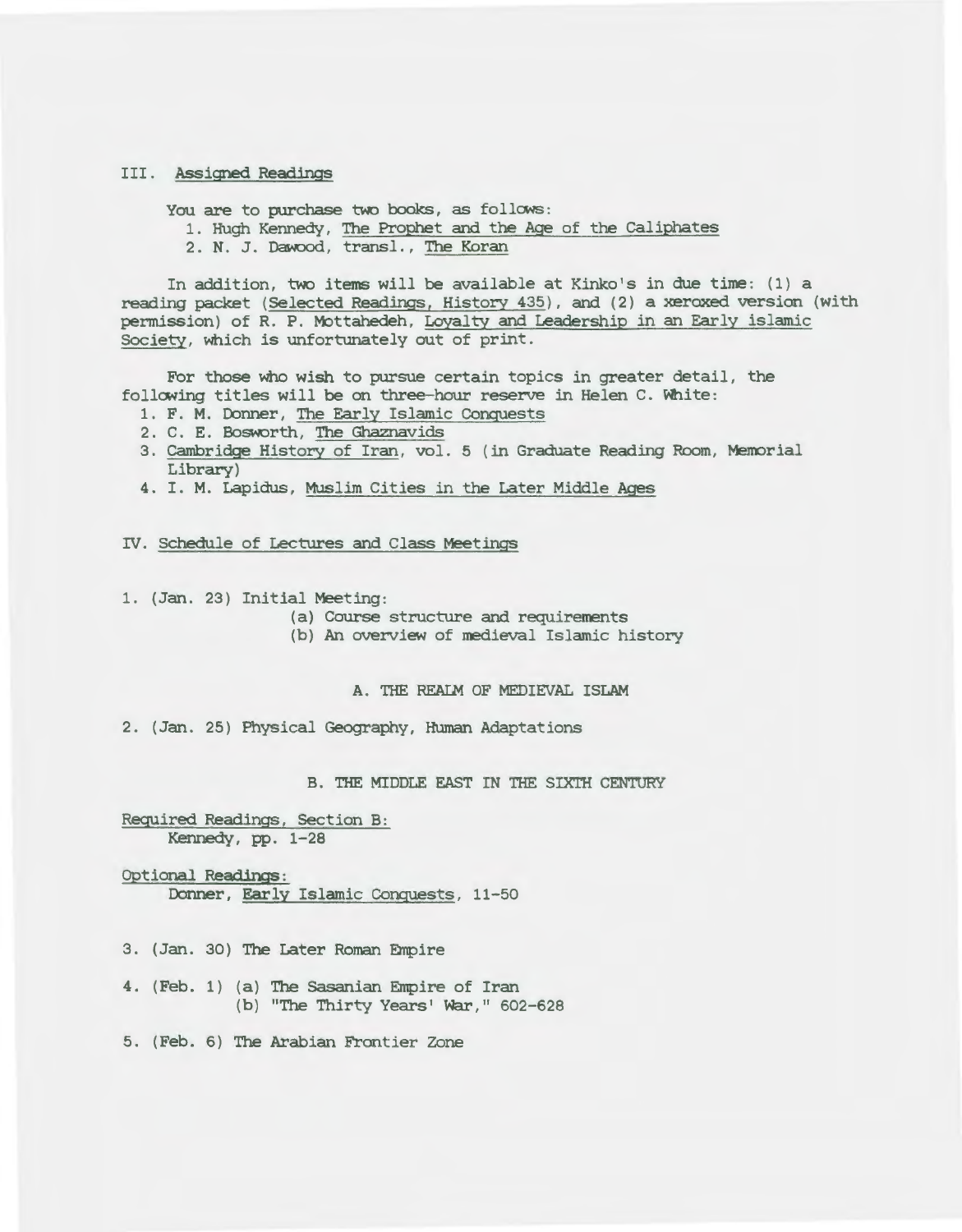C. THE BEGINNINGS OF ISLAM

Required Readings, Section C:

Kennedy, 29-49 The Koran, pp. 9-32, 214-220, 226-233, 268-271, 314-320, 334-366 Selected Readings: (a) Ibn Hisham, "The Life of Muhanmad" (b) "The Constitution of Medina"

Optional Readings:

Donner, Early Islamic Conquests, 51-82

6. (Feb. 8) The Qur'an as Text and Revelation

7. (Feb. 13) A People Called to Repentance: Muhammad in Mecca

8. (Feb. 15) The Founding of a New Community: Muhammad in Medina

D. THE EARLY CALIPHATE AND THE CONQUEST OF THE MIDDLE EAST

Readings, Section D:

Kennedy, 50-81

Selected Readings: (a) "The Election of Abu Bakr"

(b) "Conquest"

(c) "History of al-Tabari: the Revolt against Uthman"

Optional Readings:

Donner, Early Islamic Conquests, 221-278

9. (Feb. 20) The SUccession Crisis of 632 and the Foundation of the Caliphate

10. (Feb. 22) The Early Conquests: The Fertile Crescent, Egypt, and Iran (634-651)

11 . (Feb. 27) Civil war and *Religious* Schism: Shi'ites, Kharijites, and SUnnis

E. THE HIGH CALIPHATE: THE UMAYYAD PHASE (660-750)

Readings, Section E: Kennedy, 82-123 Selected Readings: (a) "Letter of al-walid II" (b) "History of al-Tabari: Accession Sermon of Saffah"

12. (March 1) The Consolidation of Power: Arabization and Islamization

13. (March 6) The Abbasid Revolt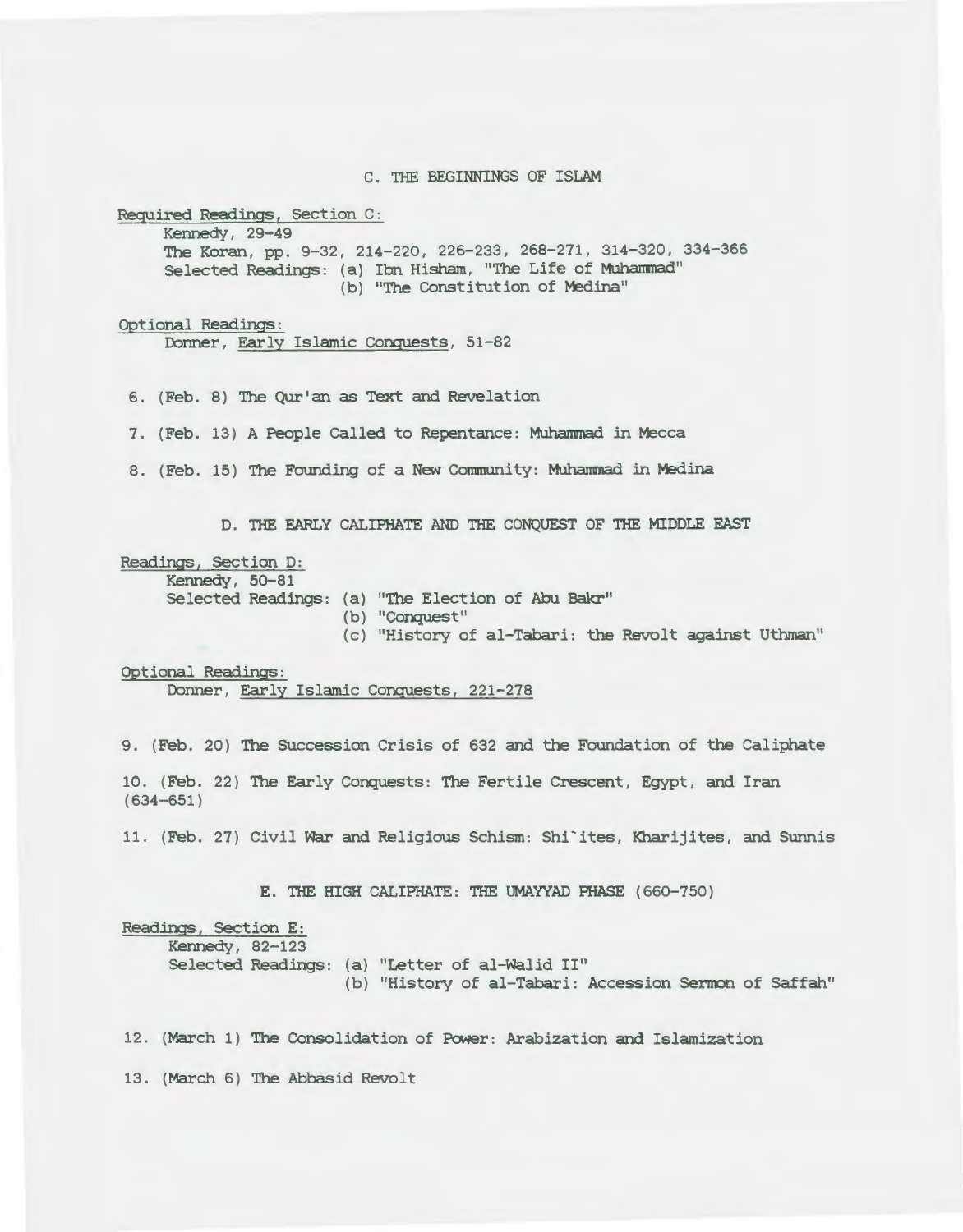F. THE HIGH CALIPHATE: THE ABBASID PHASE (750-945)

Readings, Section F:

Kennedy, 124-199

Selected Readings: (a) "History of al-Tabari: Foundation of Samarra"

(b) Humphreys, "Mamluk"

(c) Mawardi, "Contract of the caliphate"

14. (March 8) The Early Abbasid Regime (750-809): Bureaucratic Absolutism 15. (March 13) From Baghdad to Sarnarra: The Decline of Abbasid Power, 809-908 16. (March 15) Islamic Society vs. Islamic State: The Ulama and the Shari'a 17. (March 27) The Ideology of the Abbasid caliphate: Mawardi

G. THE HIGH CALIPHATE: THE FATIMID CHALLENGE ( 909-1171)

Readings, Section G: Kennedy, 309-345 Selected Readings: (a) "History of the caliph al-Hakim" (b) "The Army of the Fatimid Caliph" (c) Qadi Nu'man, "The Book of Faith"

18. (March 29) Revolutionary Shi'ism and the Fatimid Seizure of Power in North Africa

19. (April 3) The Struggle for the Messianic Kingdom and its Failure

H. THE IRANIAN INTERMEZZO AND THE COMING OF THE TURKS

Readings, Section H: Kennedy, 200-211 Mottahedeh, ch. 2 (40-96) Selected Readings: (a) Humphreys, "Legitimacy and Political Instability" (b) Cahen, "Pre-Ottoman Turkey" (c) Cahen, "Ikta<sup>-"</sup> (d) Bayhaqi, "Gibbeting of the Minister Hasanak" (e) Nizam al-Mulk, "The Book of Government"

20. (April 5) Military Dictatorship: Buyids and Ghaznavids

21. (April 10) The Seljukid Invasion and the Reunification of the Middle East

22. (April 12) The Seljukid Synthesis: Institutions and Ideology